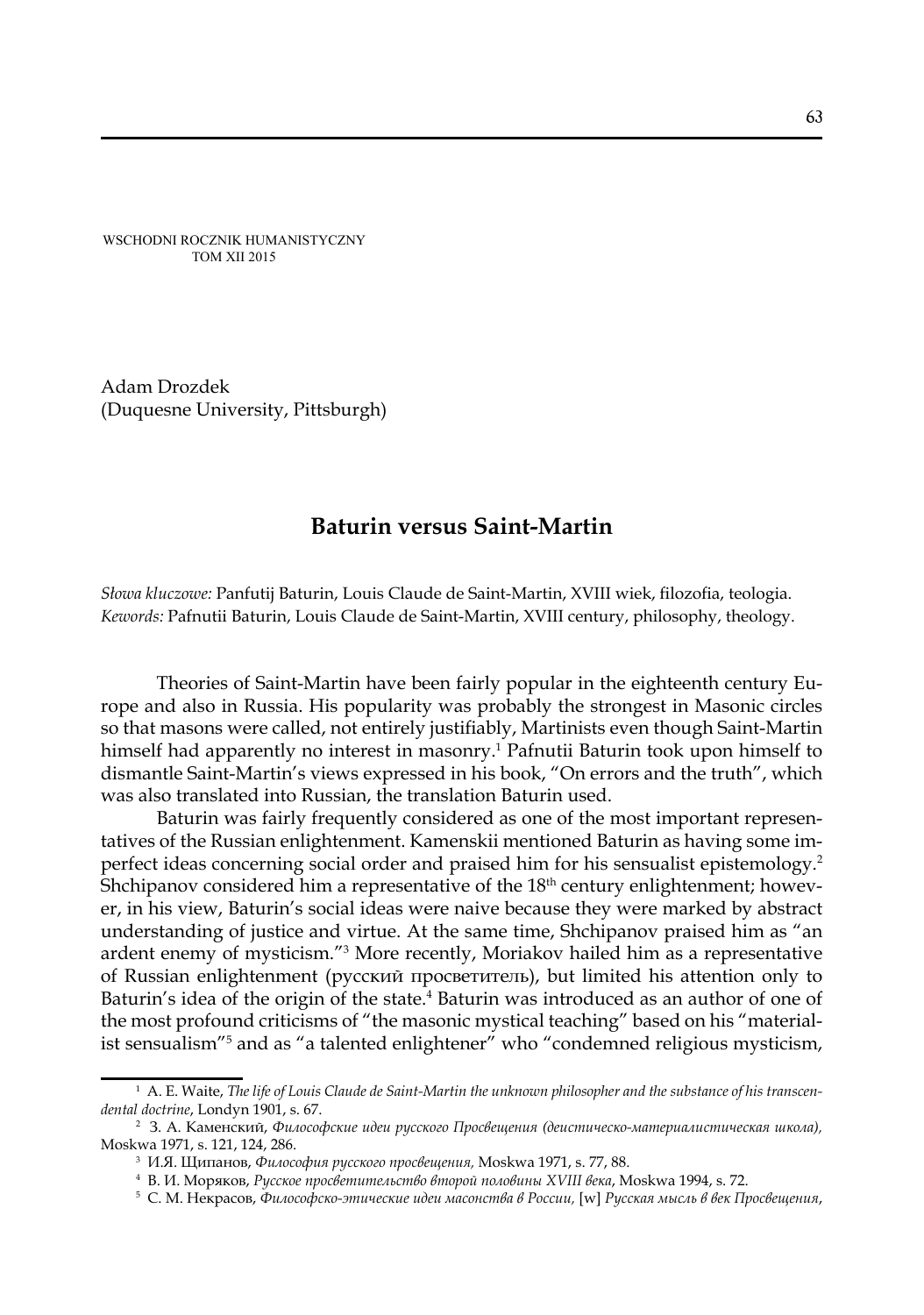and prejudices of any kind."6 Malinov mentioned Baturin only once in his recent history of philosophy and erroneously at that since he considered Baturin to be an exponent of "the Ancient idea of self-knowledge."7 There is none of it in Baturin's writings. It is thus interesting to see why Baturin appeared to be so important in intellectual life of the  $18<sup>th</sup>$ century and what his contribution was.

## **Baturin on Saint-Martin**

Reading Saint-Martin frequently challenges common sense and patience. In the middle of a fairly sensible discussion he suddenly interjected statements which charitably can be called puzzling. For instance, in his description of the beginning of man, he said that the first man (there was no Eve) lived in the area that included 7 trees each having 16 roots and 490 branches (E 35/36). $^{\rm 8}$  Whence these numbers? When summarizing the fall of man, he said that man went astray by going from four to nine and then he had to go from nine to four to regain his original state (38/38). Four? Nine? Only much later it appears that four is the number of perfection and nine the number of corporeality, of sensuality. This points to Saint-Martin's numerological proclivity; numerological analyses follow later in the book and are the most obscure and incomprehensible parts of the book, particularly ch. 6 on science and mathematics. It is thus fairly easy to lose patience when reading this book and thereby overlook something which is philosophically sensible. After all, the book resonated in the whole of Europe and the book's obscurities could hardly account for such a popularity. What was it, then?

There are at least three ways to analyze views such as Saint-Martin's. One way is to stress the positive aspects and downplay what appears to defy rationality, to view what is obscure through the lens of what is clear. Another way is to stress the ridiculous and see what is reasonable as accidental, less important, and thus analyze what was clear from the perspective of the obscurity. And there is also a way of trying to balance the two to give equal weight to the obscure, ridiculous, and unacceptable and to the reasonable and sensible.

red. Н. Ф. Уткина, А. Д. Сухов, Moskwa 1991, s. 171.

<sup>6</sup> V. Bogatov, A. Boldyrev, *The Russian Enlightenment of the Late Eighteenth Century*, [w] *A history of Russian philosophy*, red. V.A. Kuvakin, Buffalo 1994, vol. 1, s. 67-68.

<sup>7</sup> А. В. Малинов, *История русской философии. XVIII век,* Sankt Petersburg 2012, s. 136.

<sup>8</sup> The following references will be used:

C – Madame [Marie-Anne Lepage] Du Boccage, *La Colombiade, ou La foi portée au Nouveau Monde,* Paris: Bassompierre 1756.

E – [Louis-Claude de Saint-Martin], *Des erreurs et de la vérité,* Edimbourg 1775; a number after the slash is the page number from the Russian translation, *О заблуждениях и истинне,* Москва: Типография И. Лопухина 1785.

I – [Пафнутий С. Батурин], *Исследование книги о заблуждениях и истине,* Тула 1790, a number after the slash is the page number from the reprint of the book in: И.Я. Щипанов (ed.), *Избранные произведения русских мыслителей второй половины XVIII века*, Москва: Государственное издательство политической литературы 1952, vol. 2, pp. 393-532.

K – [Madame du Boccage], *Колумб в Америке*, Калуга: [Типография Батурина] 1786.

KPA – [Пафнутий С. Батурин], *Краткое повествование об аравлянах*, Калуга: [Тип. Батурина] 1787.

S – A[ugust] G[ottlieb] Meißner, Skizzen, Carlsruhe: Schmieder 1782, vol. 1, 1-24, 63-86, 150-151, 153-162, vol. 2, 18-23, 30-32, 39-49; a number after the slash indicates a page number from [August Gottlieb Meißner, Пафнутий С. Батурин], *Собрание разных нравоучительных повествований и басен,* Москва: Типография Пономарева 1788.

Z – Записки П.С. Батурина (1780-1798), *Голос минувшего 6* (1918), no. 1-3, 47-78, no. 4-6, 173-210, no. 7-9, 99-132.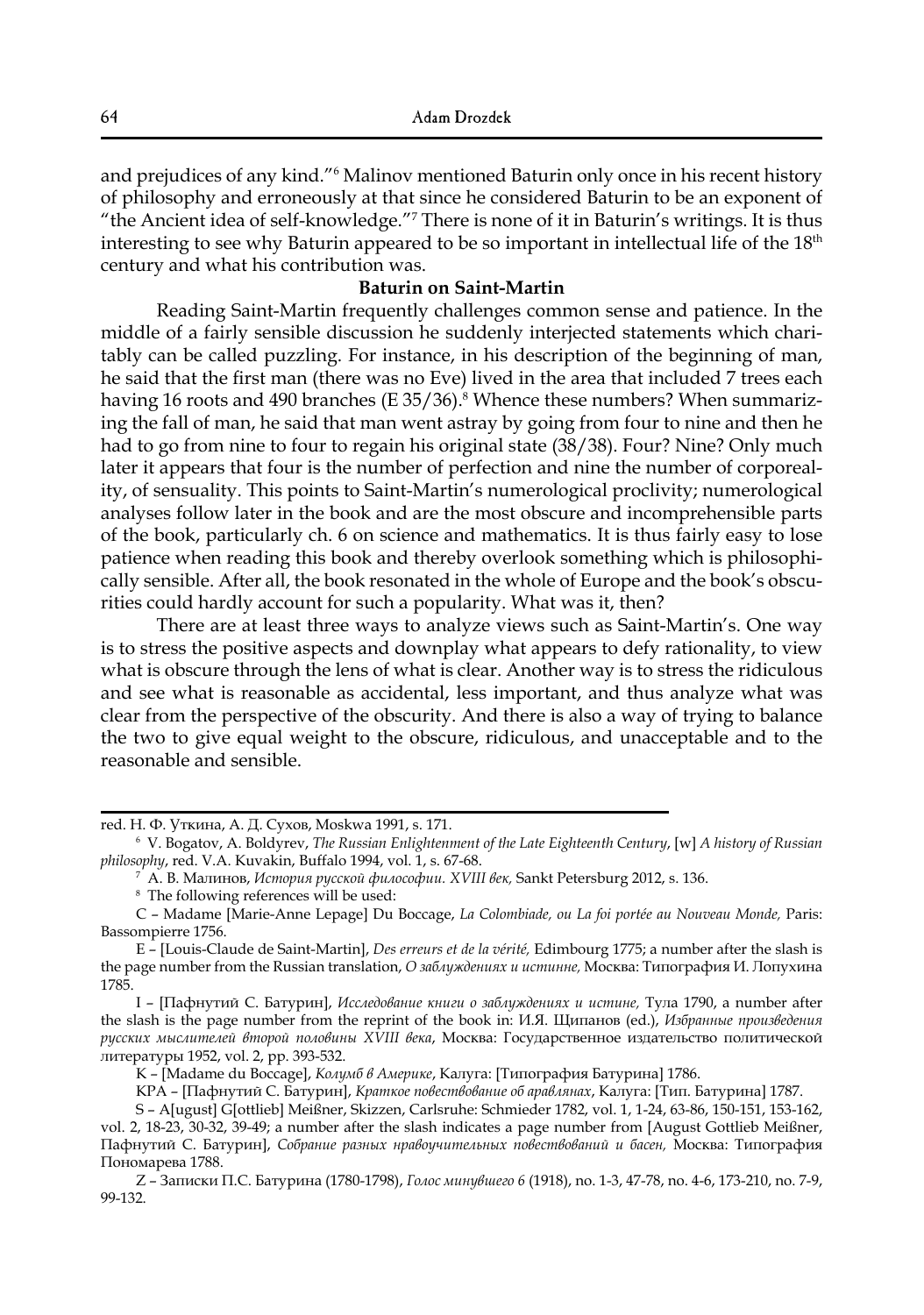Baturin wrote a book-long book review of Saint-Martin's *Errors* and this review definitely belongs to the second category of analyses: it is an incessant derision, mockery mixed with a generous amount of name-calling and *argumenta ad personam*.

Pretty much a damning argument against any views is the presence of contradictions. Baturin was seemingly of this opinion and he tried to indicate any contradiction in Saint-Martin's book he could find. He made a good claim in a few instances, although some contradictions are apparent as being a result of insufficient explanation, a hasty wording, taking certain assumptions for granted, and the like. For example, Saint-Martin stated that the principle of evil was good before it became evil since it was generated by the supreme principle, which is goodness itself (E 28/28); also, goodness cannot bring about evil (13/14). Baturin saw here a contradiction since goodness cannot bring about evil (I 22/407). However, this derived principle was good, but not goodness itself which is the supreme principle. Evil was the result of the will of this derived principle, so, no contradiction.

Saint-Martin said that the body is the organ of all our sufferings and at the same time it guards us from dangers of the environment; Baturin found it inconceivable that these two statements can be upheld at the same time  $(1.40/414)$ . He would find an answer by not stopping his quote too soon: "without this shield [the body], we would have been a subject of greater dangers" (stronger in the original: "without this shield, we would have been exposed infinitely more" to outside dangers, E 43/44). The body, in Saint-Martin's view is just an imperfect protection which is also a source of human suffering.

Although Saint-Martin constantly stressed the priority of the principle of good, Baturin constantly tried to find a contradiction of this priority with the statement that the principle of good and principle of evil are on equal footing and coeternal. Saint-Martin said, which Baturin quoted, that the principle of good "soars above all Beings" (E 130/126), and in the same fragment Saint-Martin also said that the principle of evil acts on temporal productions of the principle of evil, "with which it is imprisoned" ("locked up" in Russian, I 93/433). However, there is a problem with a tiny typo in translation: "avec lesquelles" was translated as "с которым" which would be a translation of "avec lequel"; the translation should be: "с которыми."9 The principle of evil is not imprisoned with the principle of good (the word "imprisoned" already should point to this), but with temporary productions of the principle of good. One letter missing in translation allowed Baturin to write a few pages of how simpleminded Saint-Martin was, although it was rather simpleminded not to notice the typo.

Baturin saw a contradiction in Saint-Martin's claim that mercury as a mediator between fire and water "brings them together and at the same time it separates them" (E 152/148). To Baturin it was the same as saying that *one* man can be at the same time in Moscow and St. Petersburg (I 131/446). It is a very poor analogy. It would be better to say that it is like making *two* enemies to approach one another close enough so that they could reconcile their differences, but not too close so that their enmity

<sup>9</sup> The book is really an excellent translation, so maybe a typesetter is to blame: the original spelling is "с которымъ" (in pre-revolution spelling, all words ending with a consonant had ъ attached at the end); maybe the translator's (P.I. Strakhov's) manuscript was badly scribbled and и at the end of "с которыми" was taken to be ъ.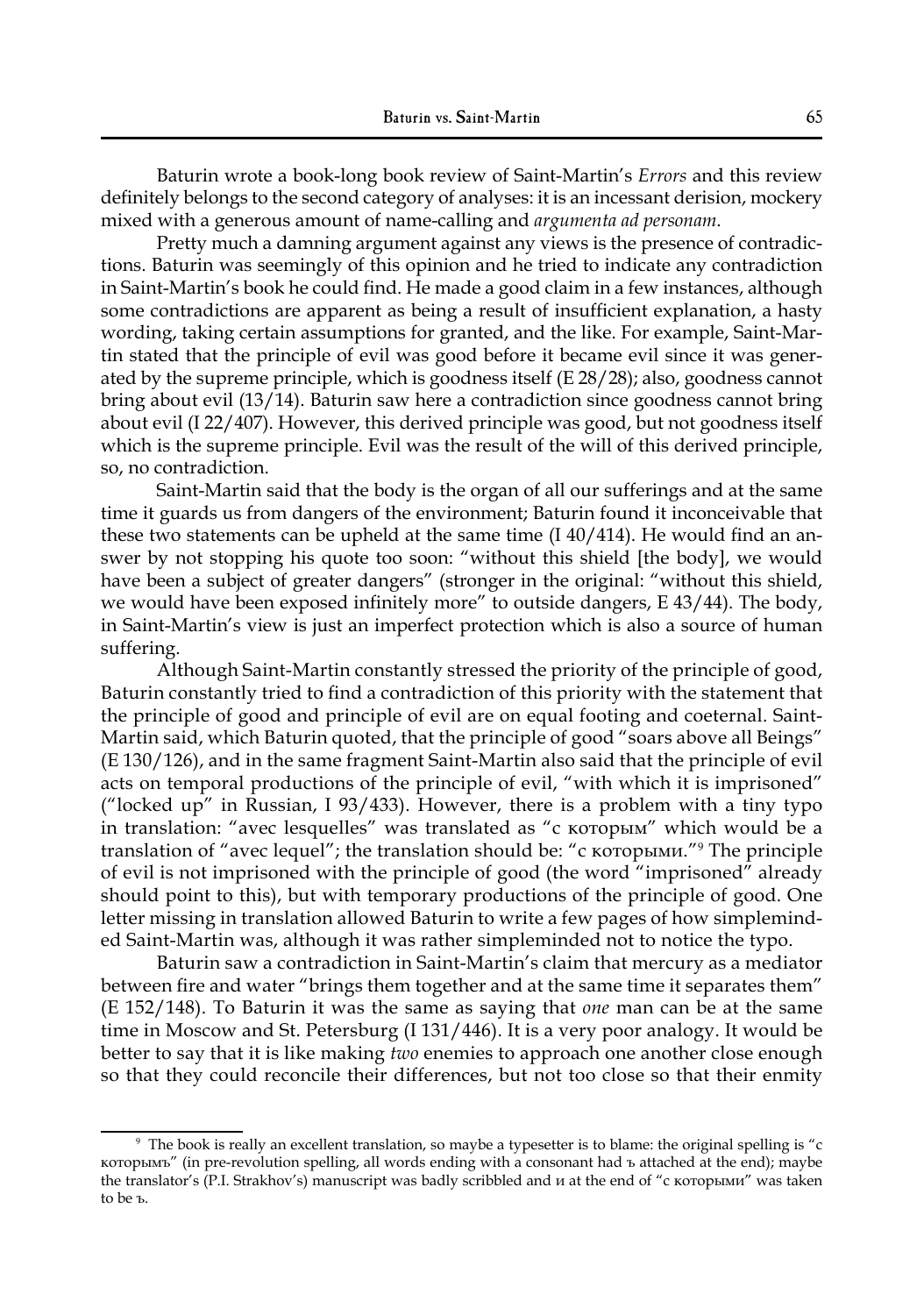would not flare up. No contradiction between bringing together and separating at the same time.

Desperate to find "customary contradictions," Baturin first quoted Saint-Martin saying that we recognize the existence in nature of a power above man but seldom can human efforts know and explain this power (E 211/205), and then his statement that man only needs himself to recognize this cause and thereby reach the first cause (212/207). How can one claim, asked Baturin, that it is enough to recognize the existence of this power to know it (I 174-175/461-2), in which Baturin misrepresented Saint-Martin who said that existence of the powers is recognized, but this does not automatically provide the knowledge of the essence of this power. Also, Baturin omitted part of the statement in which Saint-Martin said that if man is guided by his senses, he will not reach the truth, but if he uses his reason, then the path to knowing the first cause is open (E 212/206-207). Also, Saint-Martin said that this intelligent cause helps all beings in the world (212/207); why are they not getting help in knowing it, asked Baturin? (I 174/463). Saint-Martin could answer that this knowledge comes through books like his own.

It is supposed to be contradictory to state that God cares about humans and about their happiness (E 215/209) and that God being the first cause created other causes to organize the world (I 180/463). Saint-Martin just could say that God's providential care is expressed by creating secondary causes; this – which Baturin seems to imply – does not mean that God would have to withdraw Himself from the world. In the same vein, when Saint-Martin stated that the first cause, God, gives His creations intellectual faculties, and the intelligent cause directs and enlightens them (E 218/213), Baturin saw in this an idea that God could not enlighten people, but some rather that some other agent did it (I 184/465). However, this intelligent cause is God's creation presumably for, among other things, enlightening humans, so Saint-Martin's God does that, although indirectly.

Baturin mentioned a lot of accomplishments of science of his times and rejected some of Saint-Martin's pronouncements because they contradicted what science said. For example, when Saint-Martin said that the one body is not mixed into the essence of another body, Baturin saw in this a statement that contradicted the laws of nature (I 71/425; E 95/92) and for three pages described the process of digestion (I 72-74/425- 425). Saint-Martin, however, made here a philosophical point that taking nourishment does not change the *essence* of a particular being: humanness of the human being remains the same after having lunch, cowness of a cow does not change after the cow has grazed grass for a day; the essence of the cow is not modified by grass or the essence of grass. Baturin simply confused philosophical and natural levels. In fact, Saint-Martin addressed the problem of digestion. He stated that taking nutrition by a body "is not receiving a new Principle for this body not an augmentation of its Being" and that the inner principle of nourishment is not united with the inner principle of the body being nourished (E 100/96-97). Baturin agreed that the material cannot be mixed with the immaterial (I 85/430), which is Saint-Martin's lesser point, but still insisted on the importance of the physiology of digestion and of mixing material particles with the material body, which is unimportant for Saint-Martin's discussion, and rebuked Saint-Martin for his ignorance of the digestion process (86/430). Saint-Martin's point was that the immaterial is not mixed with the immaterial: principle with principle, essence with essence,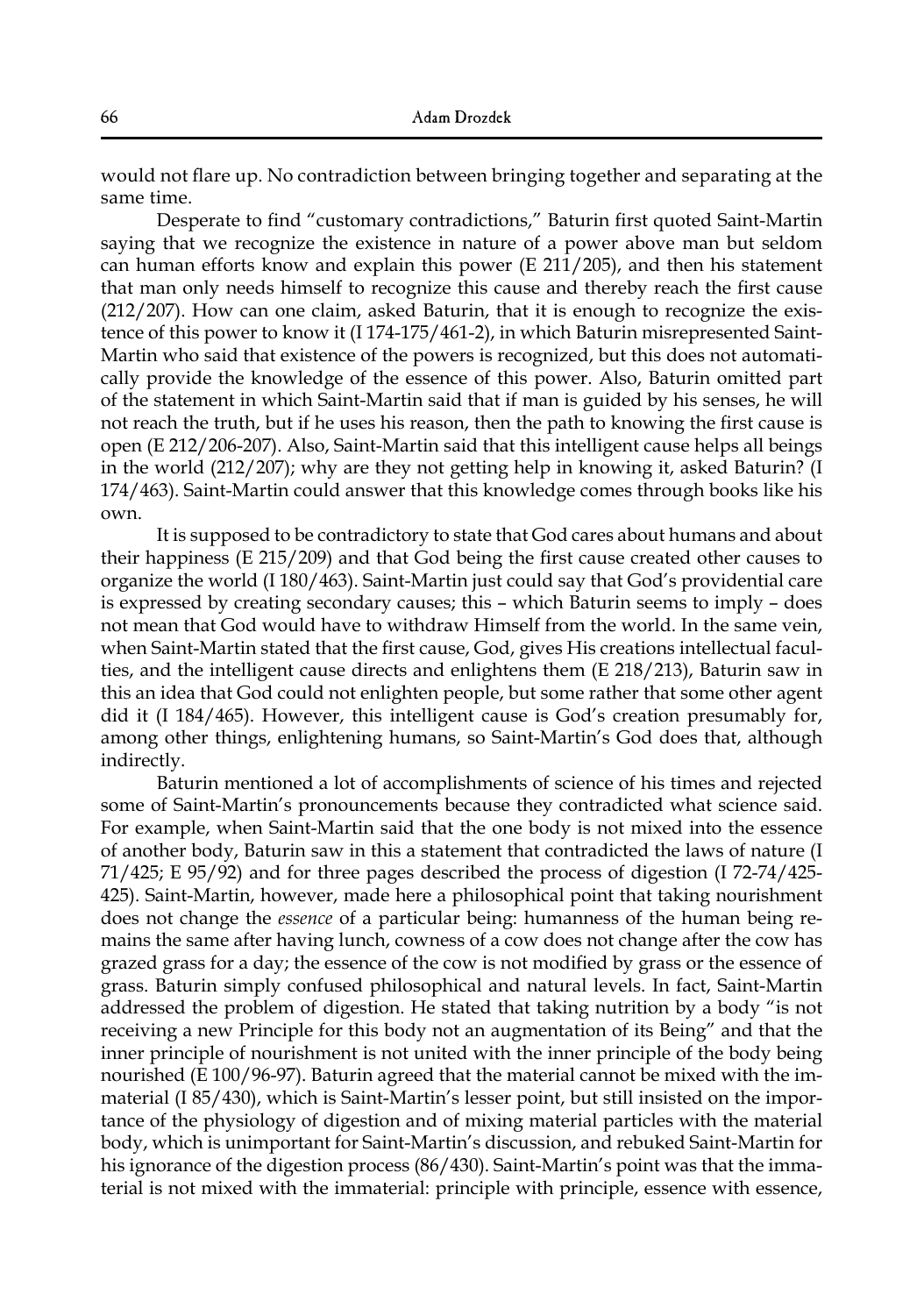something that eluded Baturin altogether: "in the actions most hidden of corporeal Being, such as formation, birth, growth and dissolution, Principles never mix nor mingle with [other] Principles" (E 111/107).

Baturin criticized Saint-Martin for his claim that the motion of material bodies is found not in corporeality but in the immaterial principle of beings (E 379/376-377); Baturin's answer was the reference to the law of gravity (I 299/505).10 However, it would be interesting how Baturin would answer the ontological question concerning the law of gravity: is this law a material entity or immaterial? What exactly is its ontological status?

Baturin also discovered some apparent contradictions, pronounced some invectives, and then said that, in fact, Saint-Martin noticed the contradictions and quoted Saint-Martin's qualifications, which altogether void Baturin's criticism (e.g., I 57/419- 420; 58-59/420; 321/513; 339,344-346/519,521-522). What was the point of raising it?

Some statements defied Baturin's comprehension. Saint-Martin said that when people had the full use of their faculties, everyone would be a king (E 293/289). How can that be, asked Baturin (I 227/480). Saint-Martin did answer it: such a situation would mean that no one rules over anyone else. Also, such a situation will never happen in this life (293-294/289-290); consequently, it will be possible in the spiritual sphere in the future life.

Saint-Martin said that Fire is not the same as material fire, Air is not the same as air with which we breathe, so he distinguished entities from two different levels (the action of Air is "of different order and a different class" than the action of water, earth, and fire, E 142/138). After a lecture on chemistry of atmospheric air, Baturin simply said that "his imaginary immaterial principle … is, in fact, a body," the air of physics, although Saint-Martin's point was that there are two kinds of air, physical and what can be termed metaphysical (I 105/437). And then Baturin could not restrain his derision when he read that Air is "a coachman (*char* = vehicle, in the original) of life of elements" (E 139/135, I 109-110/438). It seems, however, that, notwithstanding Saint-Martin's metaphysics, saying that air, atmospheric air, that is, is a vehicle of life would be quite an acceptable, even pretty, metaphor.

When Saint-Martin used sulfur, mercury, and salt as elements to be found in the human body, Baturin castigated him for his lack of scientific acumen since science explained various physiological phenomena in terms of phlogiston (I 75/426, 115/441). Baturin probably did not realize that phlogiston was just as metaphysical a construct as the three elements used by alchemists and that it was even ascribed a negative weight. Making science to have the last word can be philosophically perilous.

Some of Baturin's criticism is unjustified. When Saint-Martin considered principles forming minerals as not belonging to minerals, Baturin exclaimed, "What a strange teaching! Forces that form an entity do not belong to it!" (I 42/414). Why strange? Would Baturin consider, say, water that erodes a rock to be part of this rock? Saint-Martin briefly remarked that the suffering of animals was the result of the fact that the earth was not virgin and thus it was, along with its fruits, exposed to all evils that followed the loss of virginity (E 74/71). Baturin went on for two pages about the possibility that the pure earth element can be found in the depth of the earth, the depths that humans did not reach yet (I 49-51/417). Obscure as Saint-Martin's statement is, Baturin's criticism

<sup>&</sup>lt;sup>10</sup> Shchipanov considered this answer to be satisfactory, Щипанов, dz. cyt., s. 145-146.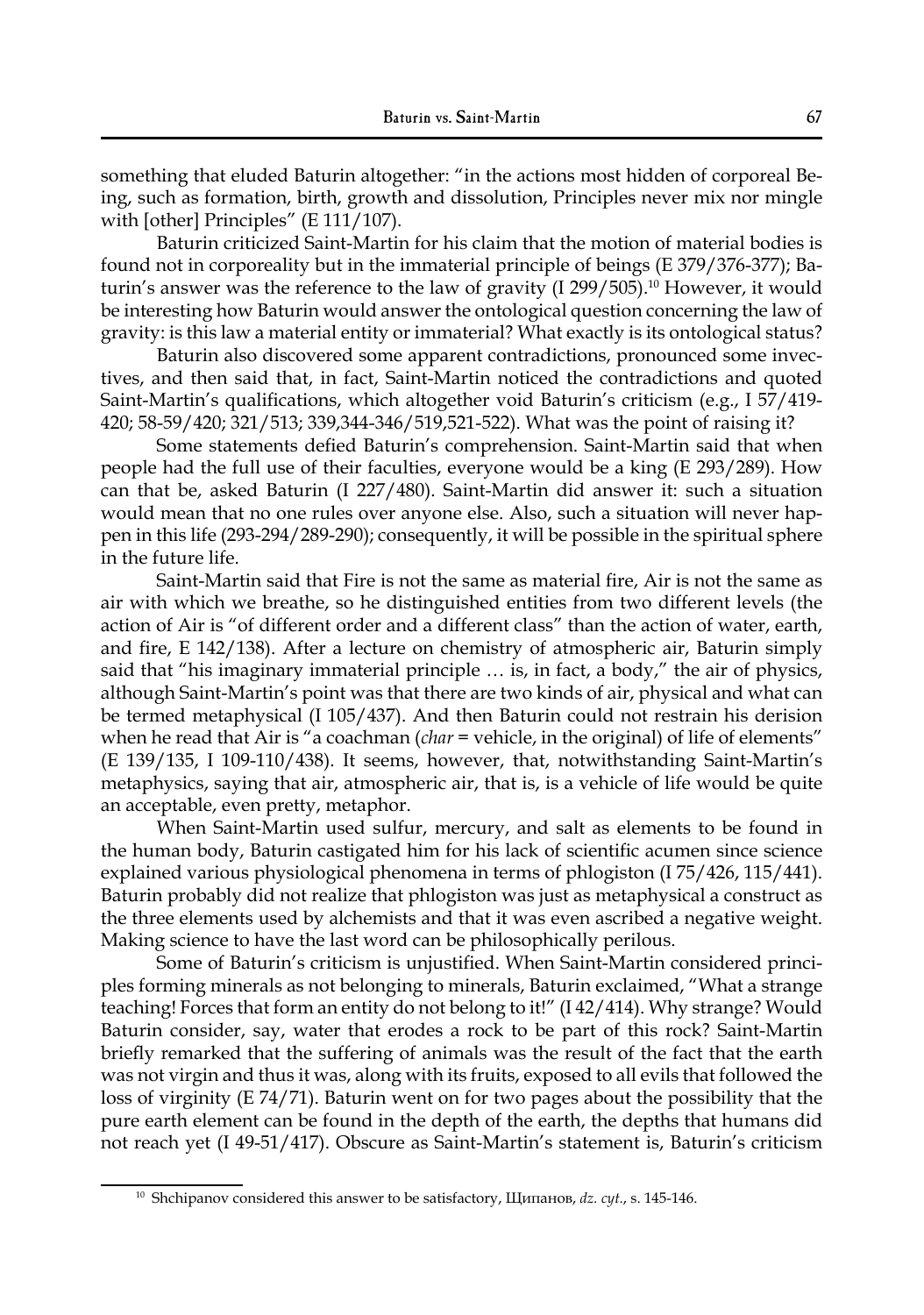has nothing to do with Saint-Martin's point, since even if pure earth can ever be reached by deep enough mining, the surface is not virgin and this is enough for Saint-Martin to substantiate the problem of the suffering of animals.

Baturin was dissatisfied with the definition of animals as owing their existence to "the maternal warmth" (in the original: "the warmth of the female of their kind," E 56/55), in which Saint-Martin apparently forgot that without fatherly action the female warmth is useless  $(141/414)$ . However, this fact can be considered so obvious that it was not even worth mentioning, and interestingly, after Saint-Martin stated that animals are not permanently rooted to the ground, Baturin ridiculed him for stating the obvious: "What an important discovery!" (cf. similar impatience expressed in the exclamations, "everybody knows that…" (70/424, 178/463); "as though anyone doubted that!" (106/437)). Moreover, Saint-Martin did say in his description of the creation of man that only man had a father; other creations had mother and father (E 35/35).

Baturin was appalled that Saint-Martin criticized some philosophical systems for making virtue a foundational concept (E 230-1/225-6). "Who would think that there is a writer defiling virtue that consoles the unfortunate?" asked Baturin (I 182/464). However, he took Saint-Martin's statement out of context by disregarding the fact that Saint-Martin spoke about morality "limited to the sensory corporeal [realm]" and thus changing with times and space (E 230/225) and that in his view this virtue "should not be neglected under any pretext," but limiting oneself to temporary values is insufficient (231/226).

Some of Baturin's criticism is just sophomoric. Saint-Martin said that the military represents "most accurately the primal state" (E 291/287). Baturin quipped that instead of making efforts to restore one's faculties to their original state, one should join the military (I 228/480). First, this would not dispense with efforts needed for the requisite restoration; secondly, Saint-Martin said that "it would be the greatest absurdity to take this comparison literally" (E 293/289), and yet Baturin who at every turn considered what Saint-Martin said t be absurd, himself was not far from it.

When Saint-Martin said that there is discontinuity in bodies (E 391/388), Baturin ridiculed this by saying that, e.g., in a group of people all limbs could be mixed up (I 302/506). He was talking past Saint-Martin, since the latter considered bodies to be composed of spherical atoms which can only touch one another at one point, so there is a discontinuity on the atomic level with parts of the body having enough cohesion without separating themselves too easily from the body.

Saint-Martin said that the body of man was formed in the body of woman, thus earth is the true principle of a female body just as it is of the male body. Baturin ridiculed this into a conclusion that because everything goes back to the source, so man should dissipate into a woman, not into earth (I 81/428). This appears to be Baturin's deliberate distortion since it is fairly obvious that Saint-Martin meant dissipation of bodies into their principal elements, and surely woman is not such an element for the male body, but earth.

Saint-Martin complained that scientists (he called them observers, which meant about the same as empiricists) limit their attention to the perceptible level only and isolate their findings from larger, metaphysical context (E 145/141). He wanted to see that "the intellectual law and the corporeal law progress the same way, each in its own class and by action proper to it" (148/144), to find the connection between the empiri-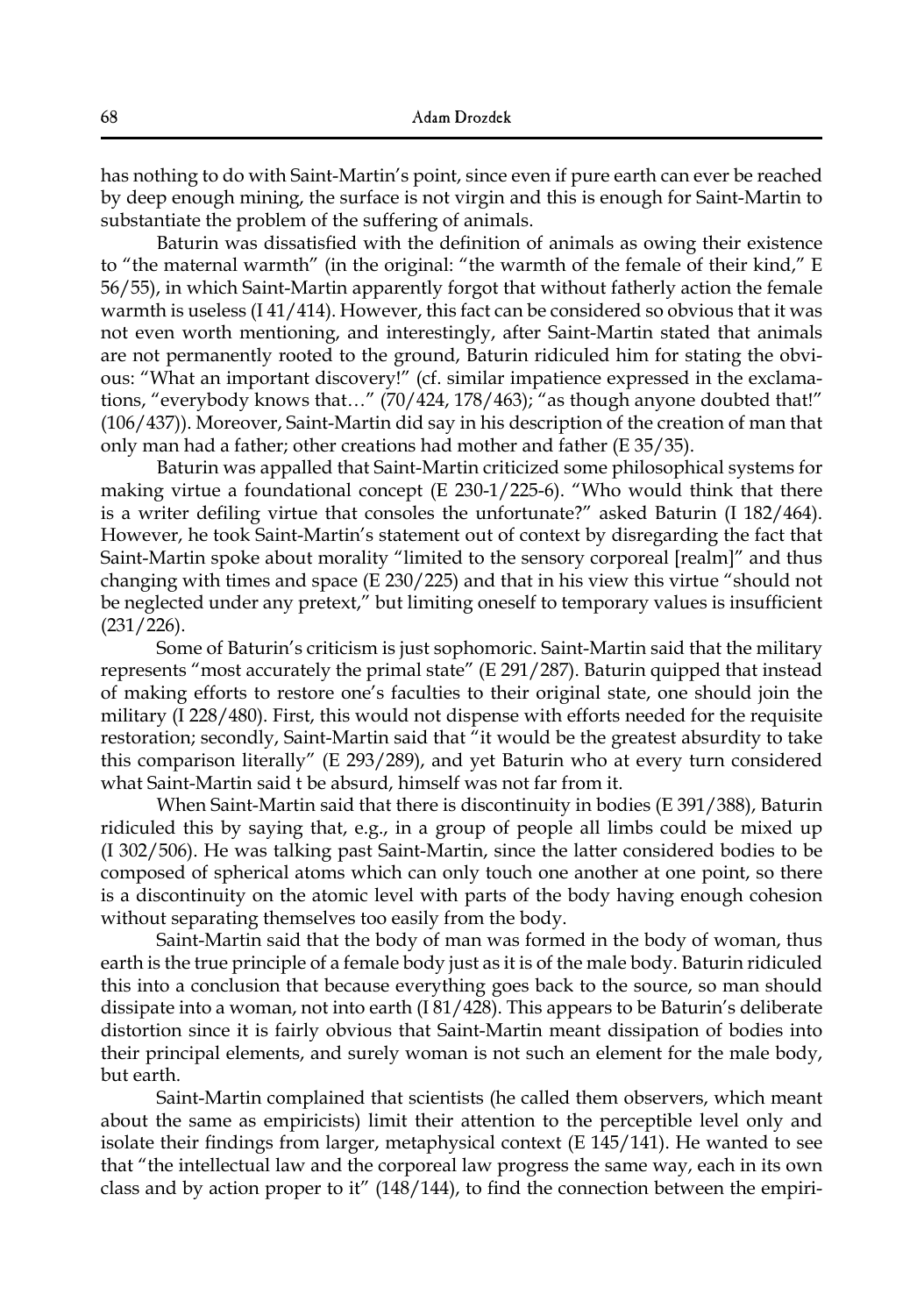cal and the metaphysical (146/141-142), which only invoked Baturin's scorn and crude name-calling (I 120/442). The observers "being buried in the sensory [realm] lost touch with what is not from there" (E 151/147). This is what Saint-Martin wanted to rectify; he wanted to create a unified framework which encompassed both the empirical and extraempirical realms. The world for him was one and the same principles – numerological principles as they were – which were to be found everywhere, on each level of reality. For example, he claimed that there were only three elements, not four as traditionally thought, since nature shows that there are only three dimensions, three divisions in the extended being, three figures in geometry, three innate faculties in each being, three temporal worlds, three degrees of expiation for man, three degrees in true masons (135/131-132), three parts of man (142/139), three actions in the behavior of temporary entities (181/176), and three fundamental and fixed and indispensable parts of speech (474/470). In this was Saint-Martin's appeal; in this was an attempt to find the union of different levels of the universe through all-encompassing laws and the one original Principle, the first cause, who was God, although Saint-Martin not once named this Principle God in his *Errors*. The reader of Baturin's book will not learn from it why Saint-Martin became so popular and his audience so receptive. The reader only learns that Saint-Martin was a moron promoting idiotic views for which he should be locked for life in the lunatic asylum. That was the level of argumentation replete in Baturin's treatise where inventing new invectives is the major accomplishment. Baturin was immersed in the empirical realm so much that he did he did not see the broader picture Saint-Martin attempted to paint. And yet, in isolated places, Baturin very briefly indicated that the idea of the existence of the extra-empirical sphere was not altogether alien to him.

On the title page, Baturin put a fragment of Lomonosov's translation of a psalm: "Although a military battalion of the enemy rises against me,  $\frac{1}{1}$  won't be afraid.  $\frac{1}{1}$ Let the enemy rise their weapons, / I have trust in God" (Ps. 27[26]:2-3). Does it mean that for Baturin, writing his book was entrusted to him by God? Baturin constantly ridiculed Saint-Martin as a prophet, and a false prophet at that. Did he see himself as a true prophet combating a false one? By his isolated statements he pointed to his belief in God. So, he mentioned the Most High Creator, the Creator of worlds who gives laws to His creation (I 11/403; 170/460; 267/494), the omnipotent God who is the source of everything (335/518), and that "people sense the necessity of the most high Creator who created everything and rules over all" (179/463). Baturin also allowed for the possibility that God created an infinite number of worlds (99/435). These are very generic theological statements with nothing specific about Christianity or Orthodoxy. In fact, there are somewhat puzzling omissions. Saint-Martin's view on evil being the result of freedom and will Baturin ascribed as taken from the teachings of Brahmans (19/406). However, this is also, so to say, a standard Christian explanation of the emergence of evil, which Baturin did not even mention. When Saint-Martin said that secondary principles have their source in the primary Principle, Baturin saw in this an Indian teaching of principles flowing from a deity and the teaching of divine creation of spirits to rule over natural entities (61/421). Closer to home, Christianity maintains that God created nature and all natural laws, which Baturin did not mention. Also, Baturin saw "similarity with the godless system of Spinoza," since incorporeal principles of matter are ruling over matter (63/422). If someone believes that God created the principle of gravity that, of course, determines the behavior of material bodies, does it make such a person a pantheist? At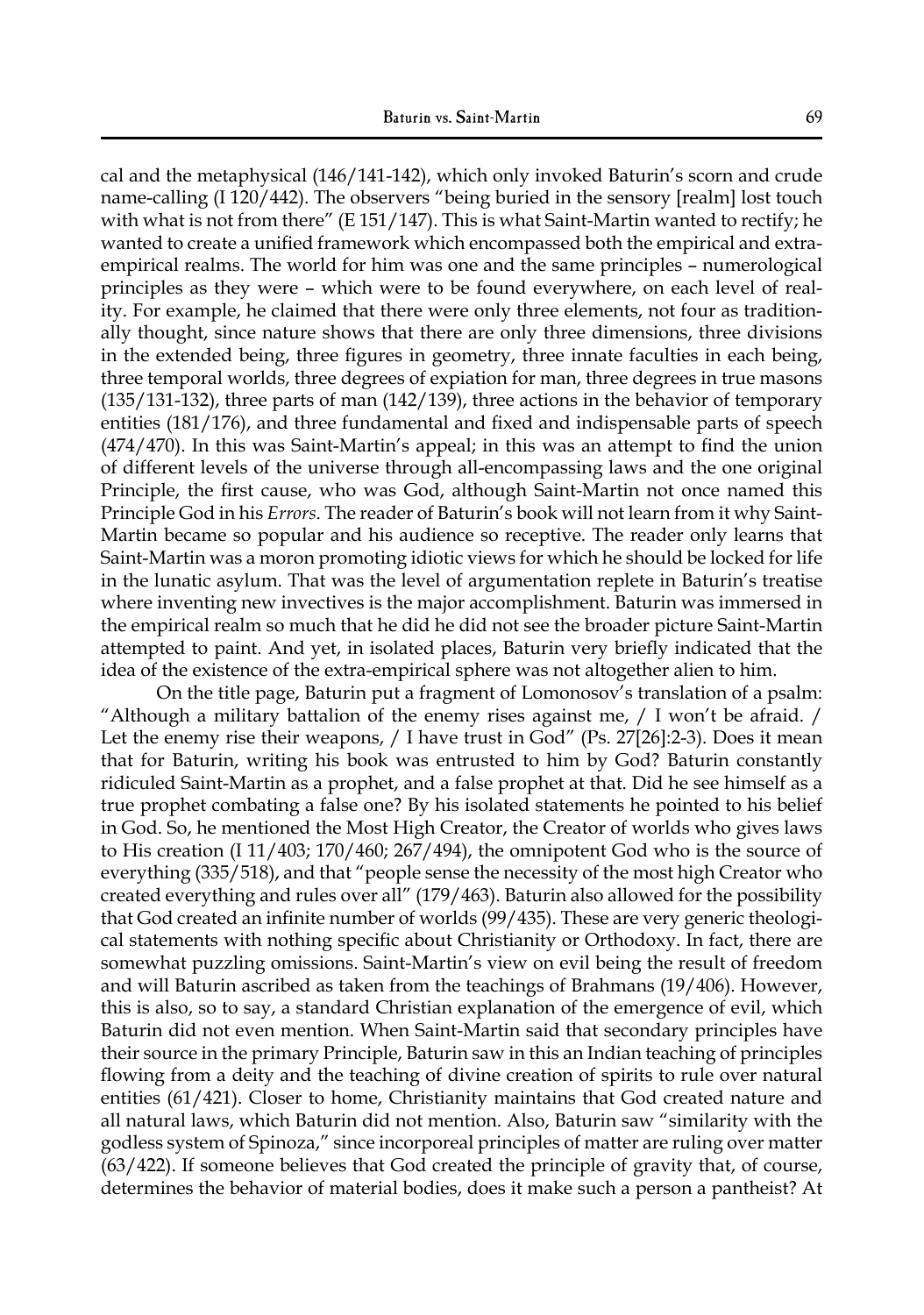least, this shows Baturin's rejection of pantheism. In fact, he commanded Fénelon, "a man famous for his honesty and purity of morals" for his successful criticism of this "fatal error of a schismatic Jew"  $(69/422)$ . Also, Saint-Martin would probably be surprised to see that his principles are equated with spirits. Baturin said that when speaking about the fall of man, Saint-Martin transformed the sacred Scriptures to show that he had more knowledge than the sacred writer who by God's revelation spoke to the humankind about its creation by the most high hand, about the blessing of the first man and about his sin (28/409-410). This would indicate that Baturin considered the Bible to be the revealed word of God. There is also an interesting statement that "no reasonable reader would accept an insolent statement that the deity in each instant is occupied for us in creation not unbecoming of him. It is enough that by his generosity he created all objects and creations included in them" (76-77/427). This is stated in the context of making up for things that cease to exist and thus need to be replaced by other things. Such replacement, and thus the process of continuous creation Baturin apparently found unbecoming of God, which would mean that creation took place only once, at the beginning of time, and then new things come into being due to natural laws, whereby no intervention of God is necessary. This comes close to an endorsement of deism, a rejection of providential care of God over His creation, and yet we read that it is absurd to suppose that the Most High Creator of worlds could not or did not want to direct His creation. God is omnipresent and rules over all (185/465). However, how can Baturin make such serious theological statements? He berated Saint-Martin's delusions concerning an insight into the supranatural realm, but are Baturin's own theological pronouncements any different? Unless he would refer to ecclesiastical authorities, which he never did, or to the authority of the Bible, which he implicitly did make. But why believe the Bible? Baturin did not even attempt to address the question. He only stated that there are many "people of profound reason, broad learning and intense reasoning" who have found "everywhere the wisdom of God and in the knowledge of man – the necessity for him to be virtuous" (10/403). What would make such people to be special and not the likes of Saint-Martin? Baturin also made an impatient statement to the effect that the existence of God does not need any discussion: "of course, there is the good principle not posited by anyone and created by no one" and "all creation proclaims its existence" (269/495), in which he made a weak reference to the popular physico-theological argument deriving the existence of God from harmony and orderliness of natural laws. This seems to be confirmed by Baturin's opening methodological statement that "only those truths do not require any proof which we either get to know physically or we have an idea about them through common sense which assures us about their existence as much as the sensory perception" (3/400). Also, in his *Brief history of the Arabs* he said that today the motion of celestial bodies is explained with two forces, central attraction and the fundamental motion in straight line, and observations agreeing with calculations "increase our admiration of supreme wisdom of the Most High" (KPA 124). Thus, physical proofs and common sense are the only avenues to arrive at the truth. Would common sense include any innate truths? Baturin was silent on the issue.

Saint-Martin used science to prop up his metaphysical arguments, although the science he used was not always up-to-date. His common sense was quite obviously rather different from Baturin's. The former concentrated on the supernatural realm and analyzed – convincingly or otherwise –this physical and social world from the perspec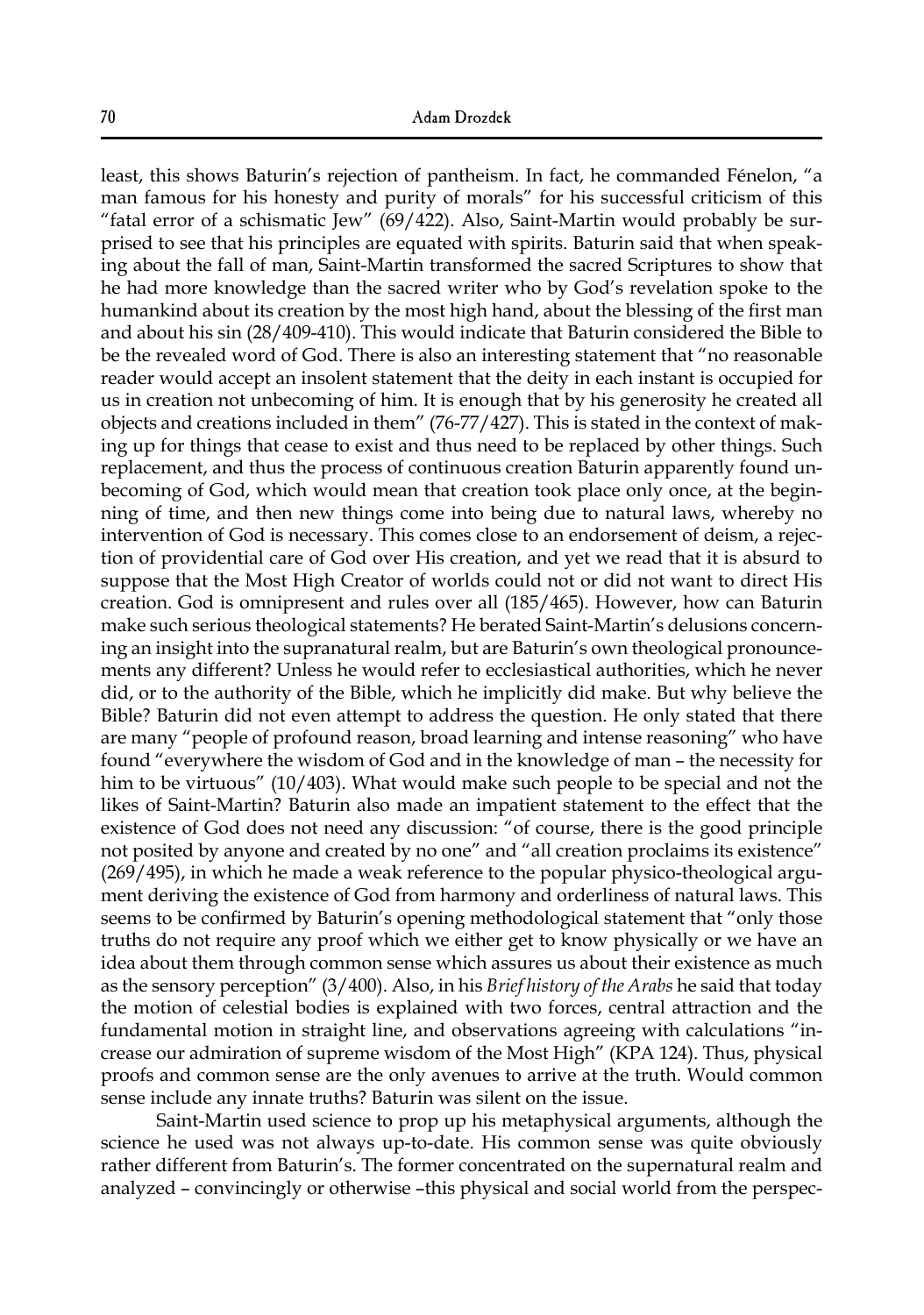tive of the supernatural. Baturin was an empiricist with scientistic leaning and he viewed the supernatural realm from the perspective of the physical world. He was insensitive to philosophical issues and his rare theological statements are, as it were, suspended in the air with rather weak, if any, connection with Baturin's empiricism.

All in all, Baturin's book did not get much traction.<sup>11</sup> One reason is that it was published in the provincial city of Tula and the major centers of masonry were in the capitals of Russia. Secondly, the potential readership. Someone sympathetic to Saint-Martin's approach would find the constant barrage of insults that fill the book off-putting. It is difficult to win someone over to one's case by insults. Frequently, it was all that was used as an argument: after a quotation, Baturin stated that "only someone as stupid as the false prophet who wrote it would believe it" – or some other iteration on that theme. On the other hand, those who were of Baturin's worldview would not need Baturin's book to see how unacceptable for them Saint-Martin's theory was just after reading a few pages. Also Orthodox believers would put away Saint-Martin's work quickly discovering theories they would find heretical, for example, the account of the creation of man or his numerological ruminations.

There are very few philosophical and theological statements found in Baturin's *Examination of the book On errors and truth* and only very few additional philosophical and theological statements of Baturin can be found elsewhere.

#### **Translations**

Baturin published two translations, one from German, one from French.

One translation is the *Collection of various moral stories and fables*, which includes five short stories and eleven brief fables by August Meißner and three fables by Baturin himself (Z 176); the latter occupy only seven pages in the book. Both stories and fables speak about human virtues such as modesty, endurance, not needing too much, refraining from boasting, careful choice of friends, and the like, and Baturin's own fables speak about keeping promises and love which may often lead to unhappiness. Translation is mostly exact, with occasional modifications and additions.12 No philosophy here and no theology, unless we observe that "God" is always spelled as "god" (S 1.13/17, 1.63/71,  $1.68/78$ ),<sup>13</sup> replaced by "most high" (with small letters,  $1.80/95$ ), "the sun" (2.48/60), or "deity" (2.20/36), or the phrase about a king as "the beloved of the supreme Being" was left out altogether (2.21/38). The word "spirit" was also rooted out and replaced by "reason" (2.22/39). One story consists of various anecdotes about one Persian king, Nushirvan. Two anecdotes were left out. Was it possibly that one of them was excluded because it included such statements of the king as "The greater Lord than me, the Creator of this universe (2.37) … I am inferior to him as to my power and worth; and should his commandments be inferior to mine? (2.38).<sup>14</sup> In one anecdote, the king said, "The

<sup>11</sup> In Pypin's opinion, the book came out too late to have any influence, А[лександр] Н. Пыпин, *Русское масонство,; XVIII и первая четверть XIX века*, Piotrogród 1916, s. 281.

<sup>12</sup> At least one modification somewhat changes the punch line: cf. Meißner: "How many new sects boasted about creating literature and taste. And gone is their memory from the annals!" and Baturin: "How many people we see who only boast about their merits and then they fall into the abyss of nothingness due to unexpected events" (1.162/117).

<sup>&</sup>lt;sup>13</sup> Only once the spelling uses the capital G, but only because "God" is the first word in a sentence (S 1.77/90).

<sup>&</sup>lt;sup>14</sup> Baturin included anecdotes, except for two, only from vol. 2 of Meißner's *Skizzen*. There are also some in vol. 3, none of them translated by Baturin. It may very well be that he did not have access to this volume.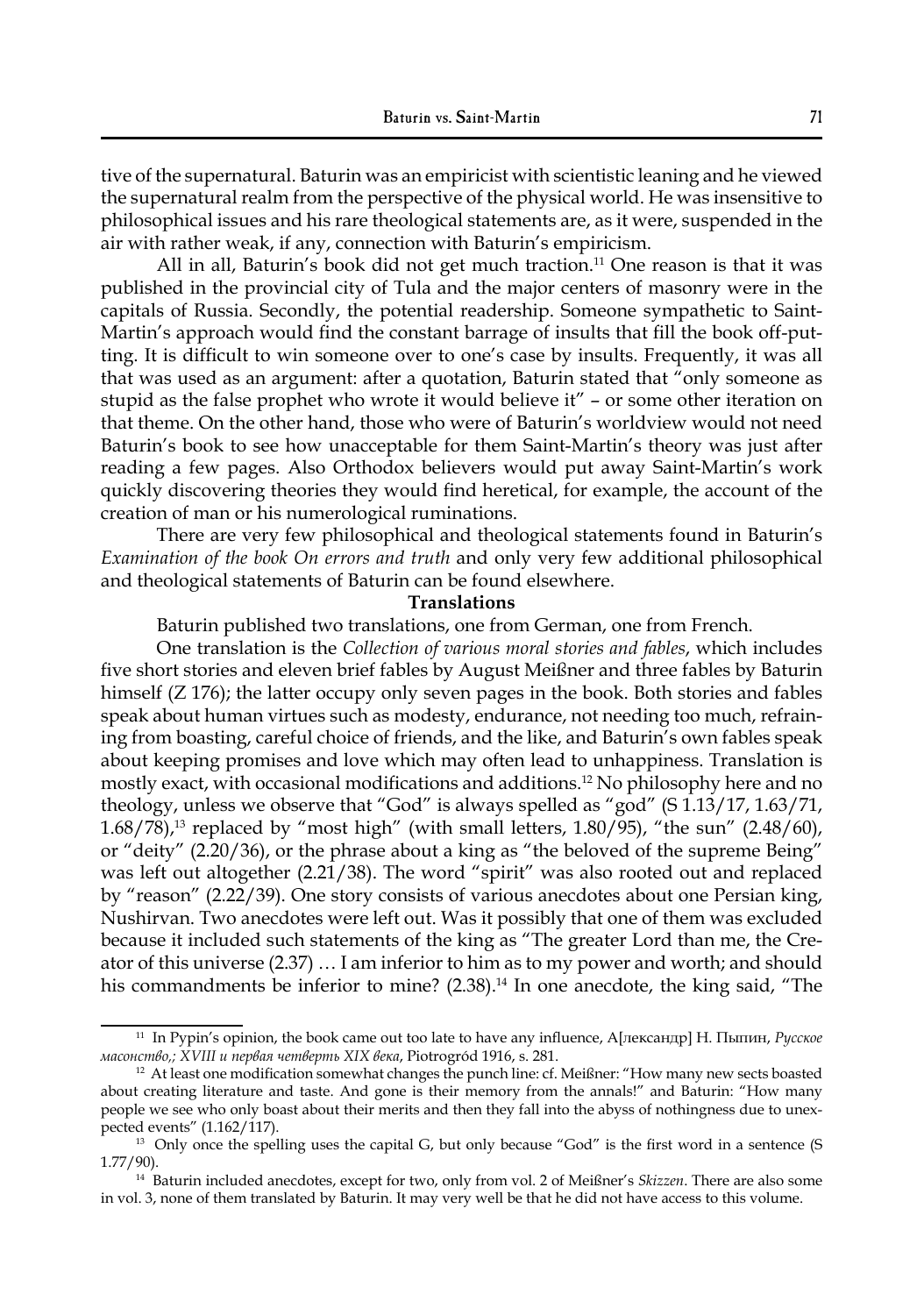Eternal Being ["being" in Baturin], forgive me, as I am breaking now my oath, the solemn oath, not to shed blood on the day that gave me life; etc."  $(41/69)$ . Was it included because the king defied God by breaking his promise and executing his own justice? At one point, Baturin remained true to the theological original; in a story that was a letter written by a preacher who often consoled those sentenced to death, the preacher wrote that it was very difficult to prepare to death a poor wretch to be stricken by avenging justice (63/70) since if he did not repent, then, what a sadness (63/71); if he repented, what a joy it would be to see him at the first step to eternity to lead us to the throne of the One who was, is, and will be (64/72). Did Baturin consider this Christian message of the preacher to be also his own?

Another translation published by Baturin is the *Columbus in America* that Baturin described as "an abbreviation excerpt" from the *Colombiade or the faith brought to the New World* (1756) by Boccage (Z 176). Abbreviation it is: Baturin's text is about a third of the ten cantos densely printed on 200 pages of the original. However, it is not just an abbreviation. First, the style is changed: beautiful and elegant rhymed verse is transformed into choppy, undistinguished prose. Second, the setup was changed.

Boccage/Baturin story shows Columbus with his crew setting to sail to America, getting to the island of Isabel on which Columbus fell in reciprocated love with the princess Zama, then reached the Hispaniola island on which the queen Vascona fell in love with him, but since he rejected her advances, the scorned woman unleashed the fury of a war which ended with her death and Columbus' victory. Boccage called Columbus a new Ulysses (C viii, 82), which points to Homer's framework Boccage used in her poem. In Homer's epic poems, the action takes place on two intertwined levels, natural on earth, and supernatural in the world of the gods, where the gods quarrel with themselves but also constantly intervene, not to say meddle, in terrestrial events. Boccage used the same framework, which is already reflected in the title of her poem: it is not just a voyage of an adventurer who enflamed the hearts of Indian royalties, but the story of bringing new faith to the New World, which took place under the constant providential supervision of God and constant meddling of the deities worshipped by Indians, the deities that were simply demonic forces straight from hell. These forces did their best to hamper Columbus' progress and inciting amorous feelings in the hearts was but a means designed to obstruct this progress. Amorous affairs were not just frivolous events, but tools used by supernatural forces to influence historical and social events. This supernatural aspect of the poem was almost completely wiped out from Baturin's rendition, which is already reflected in the title: the grand original title turns into something rather pedestrian, matter-factual, as though Baturin wanted to say, "Only the facts, Madam" (incidentally, the name used for the author of the original was Madam Duboccage).

At the beginning, when Columbus was crossing the Atlantic, "Teule, who on the Styx from Aeolus takes the power, / Carries to the feet of Satan hatred that he inspires; (C 7) / Fire comes from his eyes, from [his] bloodied tears; / The Terror and Death march at his sides; / For the Scepter, in his hands is the key of Tempests." This "Demon of Winds" says to Satan: "Our grand Enemy," i.e., God, conquered already a half of the globe and now "He wants to extend his conquest to the new World, / To transmit there his laws and see himself worshipped." Therefore, Columbus has to be stopped (8). "Deliver to Winds these audacious people, said Satan; / May all the Elements be unchained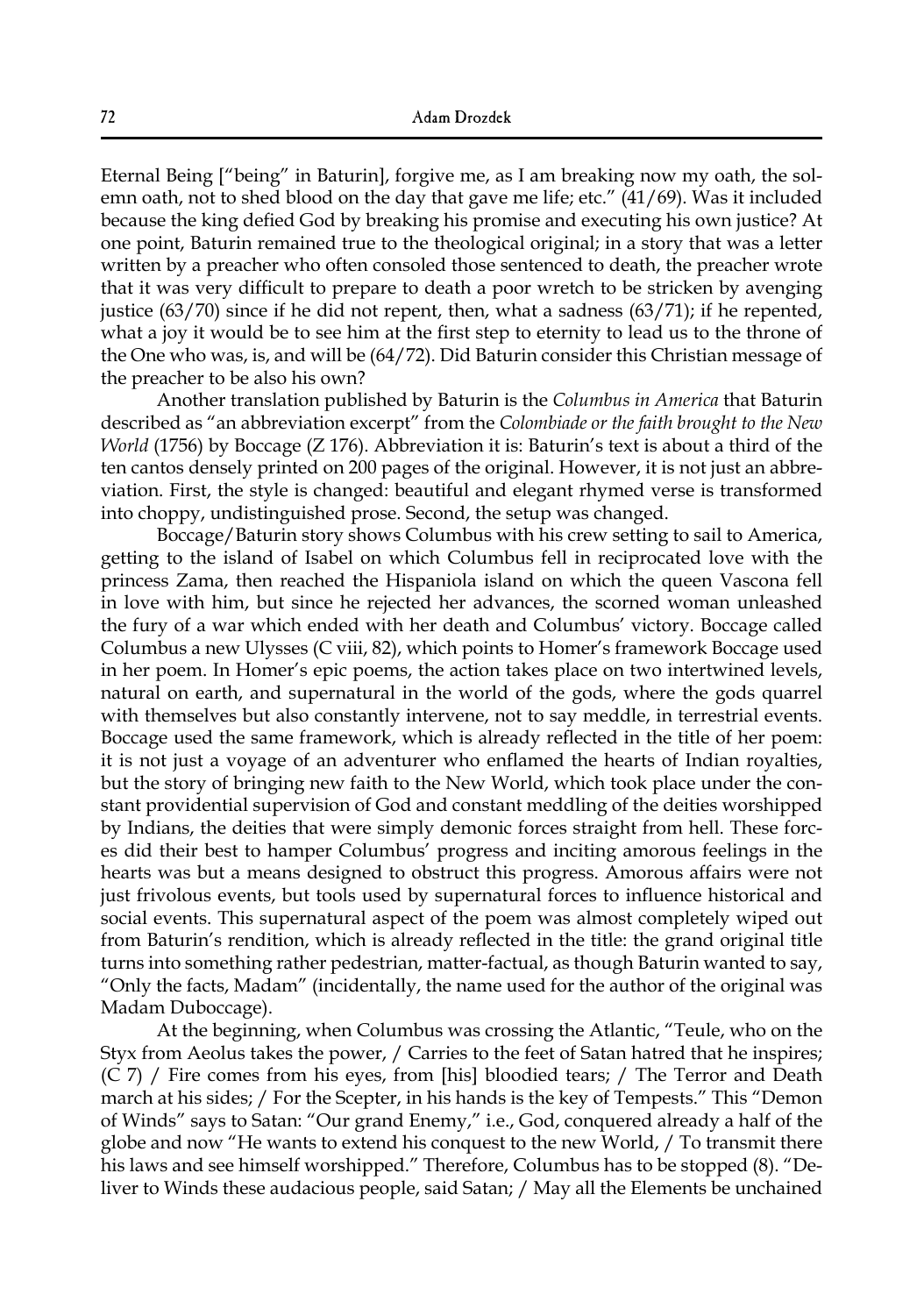against them." A tempest was unleashed: "God permits Hell to test these Heroes: / The Calm in this instant turns into Torment." In despair, Columbus "implores his God. / Sovereign Creator, who, present in each place, (9) / Keeps all stars, airs, the earth in equilibrium / ... Would you like to ruin our vessels in this abyss? / If our discovery is lost forever, / Who will bring your Laws on this unknown wave? / … Great God! Only your support keeps this enterprise: / Have us touch the land of our promised travel" (10). God heard the pleading, the ocean quieted and the ships safely reached the shores of an island. The first sentence in Baturin states, "The Castilian fleet reaches the limits of the new world" (K 1). The grand supernatural opening of Boccage is absent.

Baturin for the most part removed such supernatural elements or reduced them to a minimum. For example, when an Indian sage thought that his people was the only one on earth, he asked Columbus if he was from "the Worlds / Where Death leads us by its profound routs?" (C 17). Baturin's sage just asked, "Where do you come from" (K 7). Columbus said that he was not born in heaven, but that "everything is submitted to God who guides me. / The bright Star of the Day, the Candle of Night, / The Earth and her children are the work of this God" (C 21). Baturin omitted this answer.

When the sinking of the fleet did not succeed, on orders from Satan, Zemes, another deity worshiped by Indians (C 57), found the Son of Venus [Amor/Eros] (58) and told him to come to Zama and Columbus "to pierce them with the arrows which bring into their souls / Furor of desires and forgetting of the[ir] duty" (59). Amor caused that Zama enflamed Columbus' spirit "Not by moderate fire that Nature approves, / But by ardent fires of which Reason whispers / Which nothing can extinguish and which make [you] neglect/disregard / Friendship, duty, shame, and danger. / Hell triumphs" (C 61). None of it appeared in Baturin.

Columbus introduced himself to a local Cacique/king: "believe that the wisdom / For the good of [your] People led me to your Fields. / On the shores where the Sun paints for you its rising fires, / Of the Prince whom I serve everything praises [his] Power; / Only the eternal Being is the God to whom he burns incense, / From his sacred Cult I bring here the Laws. / Ferdinand … / Offers you to exchange the Treasures of the two Worlds" (C 95); only a faint reflection of this is found in Baturin's rendering: "The providence brought me to these shores for your benefit to proclaim to you the one God, to enlighten [you in] your ignorance, to open to you a common way of living with us" (K 52-53).

Queen Vascona "seduced by Hell to destroy the Iberians" was inflamed by passion for Columbus (C 103). No mention was made of the hellish agency in Baturin (K 62).

Third: another difference between Baccage and Baturin is that Baturin not only cut off many parts of the original, but he also modified some parts and added some parts of his own. Modifications are sometimes gratuitous since they do not enhance the text nor add anything of substance. For example, Serrano, whom Columbus found alone on an island, told his story (C 50): a ship was captured by a barbarian chieftain; Serrano learned their language and the chieftain wanted to use Castilians' martial skills for piracy; the Castilians agreed if, after some time, they would be freed. A son of the captain of Castilians was supposed to be kept as a hostage, but his father took his place, after which a ship with Castilians on it set to a voyage (51). Baturin's version states: a ship with Serrano was captured, the chief pirate demanded large ransom (K 25) which was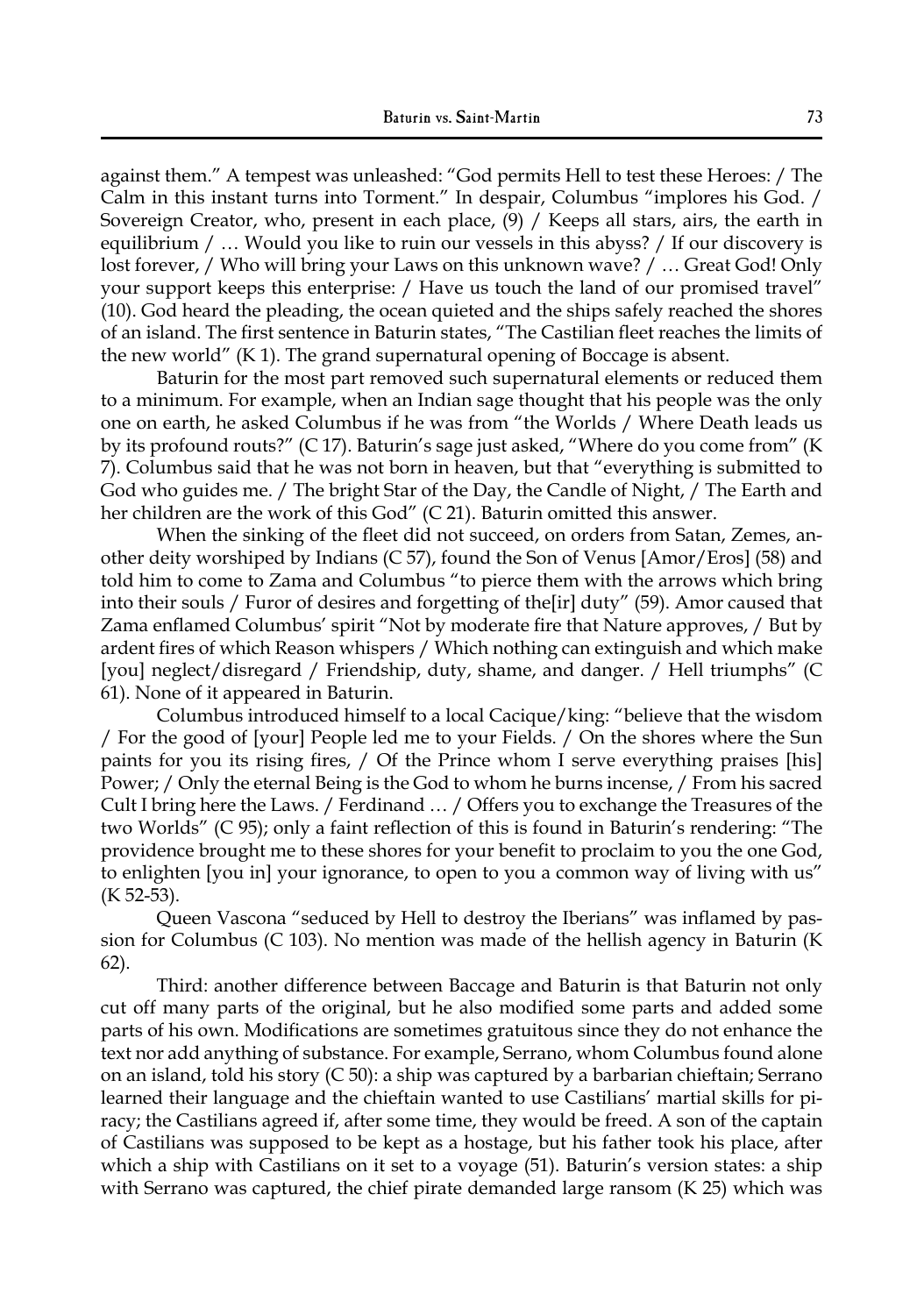unavailable for Castilians. They were kept for a year. Serrano learned their language and was asked by the chief to teach Spanish ("the European language") to his son and with the son of the captain of Castilians to accompany him in his voyage for education; the captain remained as a hostage (26).

Sometimes, however, modifications are significant. The fleet is sailing after leaving the island of Isabelle and "a menacing monster cracks open the liquid plane; / From its flattened flanks comes out a human face" (C 78); "the Author supposes that the Demon takes all kinds of forms to harm the Castilians," as Boccage commented in a footnote (78 note 6). The monster said it would guide them to a treasure (79), but instead, it caused a shipwreck. After the wreck, "an angel, who supported him [Columbus], / Carried him to the land and shows him on the wave / Ten of his Companions ready to reach the Port." On the shore of what would be called Hispaniola [Haiti], there were hostile Indians throwing spears at them. "At that frightful spectacle, the dismayed Admiral, / Left to the Heaven his unfortunate fate. / The Eternal, whose hand has always been his resource, / Sped up the wave that carried them," upon which they reached the shore and mainly through the heroism of Columbus, they defeated the Indians (82). A prayer of gratitude to God followed (83). In Baturin's rendering, there is no monster and when hostile Indians started throwing spears, Columbus had a brief pep talk upon which all present regained courage and defeated the Indians. No divine intervention, no prayer following the victory (K 45-46).

Indians have gold that they don't value (98/56). "Teule and Boia, Demons that on this Hemisphere / Error elevates to the rank of the Gods that are revered" (C 98), to protect their cult from the Castilians, call from hell Avarice (99), "the Demon of Gold." "Our Warriors forgetting the order of the Admiral, / Their plans, even the Heaven, and the infernal abyss, / They had a burning for the riches on Indies" (100). No hellish forces are at play in Baturin's rendering, just greed, which is expressed stronger than by Boccage: "You, who praise yourselves that you exposed your lives to so many dangers on the ways of the sea to proclaim the true faith: you yourselves defiled the message of this sacredness, you darken its light and set on these virgin shores for all generations traces of vile and inhuman tyranny in place of the sign of piety!" (K 56-57). Plunder and slaughter ensued (C 100; K 57).

An Indian king Canarie, who sided with Columbus, said that Vascona's "cruel law orders that today / I deliver to her altars, to expiate for her crimes, / A hundred Solders destined to serve as victims" (C 126); Baturin: "I should always in the case of need to add to her army a hundred of my chosen men and armed soldiers" (76). Is this a deliberate change or mistranslation? It is also possible that Baturin did not want to include cultic elements associated with the battle.

An envoy was sent to Columbus with an ultimatum to leave. Columbus responded that God would defend them with His thunder, by which he meant the use of firearms (C 127). Baturin set the answer on a different plane: "answer her that only I have power given from above to subdue Kingdoms and, therefore, hasten, poor wretches, to bow down now before the thunder of my arms," which is much more aggressive and self-righteous than in the original (K 92).

Columbus, seeing death around him after the battle, prayed to God: "Change their bellicose thirst into love of peace / So that your name be announced/proclaimed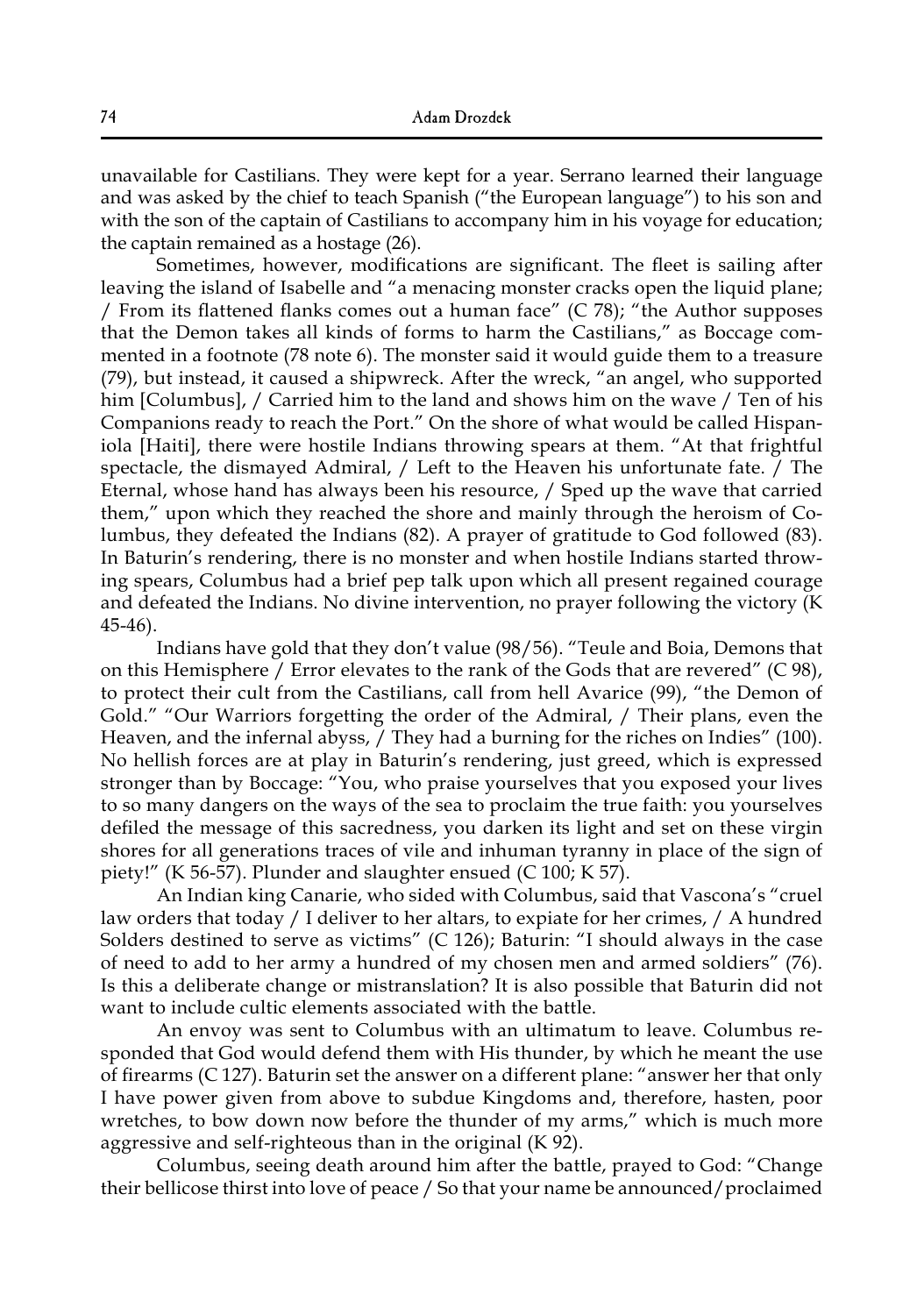here at the news of your kindness" (C 147). Baturin, however, made Columbus worry that he would return to Europe empty-handed, covered with shame (K 98-99).

Zama told her story when trying to find Columbus: "My heart, that already tasted the law of your God, / Knew that in vain it wanted to be with you without following it, / Easily I paid my homage; a loyal Priest / Offered me in sacred water to the Being you serve: / Zulma [her servant] followed my fate; angelic Concerts / Heard over waves celebrated the fête" (C 149). Baturin made the conversion less a matter of her sincere religious desire, more a matter of love of Columbus; it was a priest who "tried to persuade" her to conversion, not her own heart, and who said that without it her union with Columbus would be impossible; so, as she said to Columbus, "I was afraid that you despised me, I unhesitatingly agreed to his proposal and he quickly made me the participant of your sacredness"; no angelic celebration followed (K 104).

Zama died from poison, and in despair, Columbus exclaimed: "Oh, Heaven! / It is to ravish my bewildered soul / That you allowed me to see her on this fatal day? / Kill us together, or rather may your blows / Today only on me drain your wrath" (C 151). Baturin made this exclamation well nigh blasphemous: "Oh! Evil-creating deity: how long won't you be satiated with our tears? How long will you be insensitive to our wailings? To increase my suffering, you returned her to me so that I could see her die! Be glad, evil fate! Because of my suffering pour this cruelty upon me" (K 107). Zama's parting words, not reported by Baturin, were: No crying, "My soul that is already tasting charms of Heaven / Experiences happiness in the hope of its gifts. / Do you want to earn it? Tame your passions, / Serve your God, follow his laws; do it so that one day in the glory / Our reunited Destinies crown your victory" (C 152).

This demythologising tendency of Baturin can be interpreted as an expression of his general view of religion in life of a representative of the Enlightenment age. When Boccage saw a good or bad event, she ascribed it both to the human and to the supernatural agencies, divine or demonic. In particular, when Columbus' companions succumbed to greed that resulted in slaughter of Indians, they were just as guilty as the demon of avarice is, meaning that they were partially exonerated. Baturin apparently found such approach unacceptable. For him, humans are entirely responsible for their actions and thus the slaughter of Indians was their fault and theirs alone, no demonic influence can be called upon as an excuse. With this, Baturin saw Columbus in a rather dim light as a vainglorious man seeking fame and riches using religion as a cover for his conquests and occasionally lashing out at heaven if the events did not develop his way. This surely is not Boccage's Columbus, who was pious and submitting himself entirely to God's guidance, even if he sometimes did not understand God's decisions. Importantly, this does not mean that Baturin was areligious or antireligious. There are two theological fragments in Baturin that he added to Boccage's account.

At one point, Columbus said to an Indian king that in Italy, "On the Throne where once reigned Idolatry / The holy Pontiff presides over our faith" (C 26). Baturin repeated it and said more: "on the throne, where before idolatry ruled, now of our law holy Pope presides. He is the archpriest of the most high God, whose creations are the sun, moon, and other luminaries; heaven, earth, and all living beings on it; and this God, whom we serve, is God over all Gods; he subdues for us all tongues; he guides us safely through the crests of angry sea waves; he arms us against our enemies with lightening and thunder. A hundred of ours defeat a thousand and a thousand overthrows King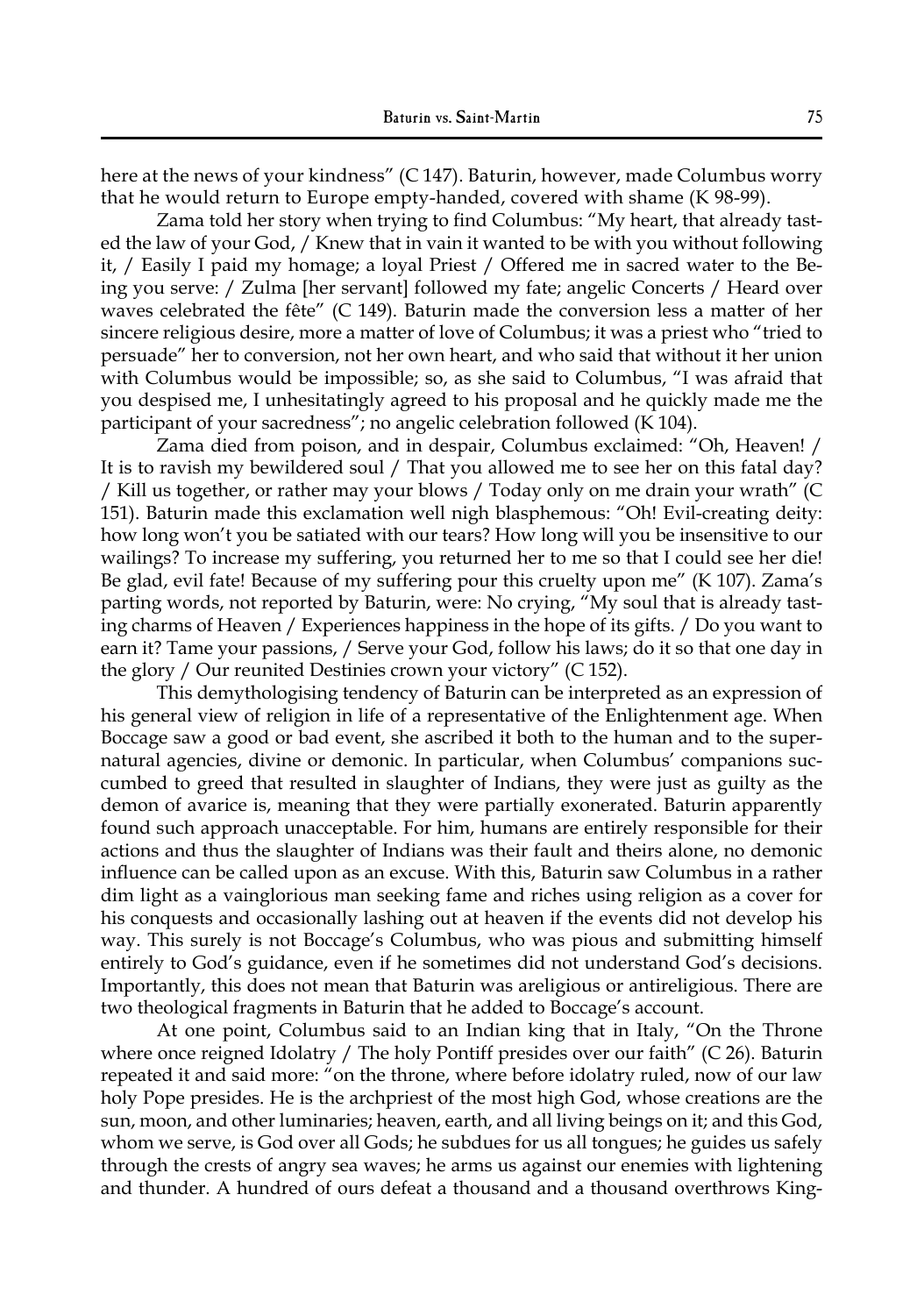doms [cf. Lev. 26:8]. We are called Christians, that is, the chosen of the son of the most high God" (K 8). Moreover, only Europe is a Christian part of the world and is better than other parts where everything is established by a supremely wise order; rulers care about their subjects; evil is prevented by the laws. The youth are educated, people know astronomy and the treasures of the earth (9). Was that Baturin's heartfelt believe in the existence of the universal God? If so, what can we say about the response of the king who said that if this is truly God ruling over all, why did He teach only the Europeans and only them did He allow to submit other nations? Their Indian deity "illuminates without exception the entire universe, equally warms up and feeds all, does not shed blood, does not judge with a flaming sword and makes us without exceptions [His] sons" (K 10-11). It is interesting that the king referred here to the words of Christ about the Light that illuminates each person coming into this world (J. 1:9) and about God making the sun to rise on the evil and the good and sending rain on the just and the unjust (Mt. 5:45). If this is Baturin's statement of faith, he believed in the universal God of peace who gives the light of wisdom to each person and accepts each person. What this acceptance means, we do not learn from Baturin. Does it mean disregard for the human sin? Letting every person to the paradise after death? Not impossible, although this view was rejected by the Eastern church as the heresy of Origen.

There is another theological addition. Distressed by losses, Columbus exclaimed to God, "Where is your just judgment? Where is your truth? The all-seeing eye! You turn away your face from those who, not sparing their lives, dared to proclaim your holy name on these distant shores to a godless nation; your chosen children have today return back with ridicule and shame from enemies of your law." Serrano, his interpreter, interrupted it and said, "Columbus! Don't blame heaven with injustice and don't bring thereby upon yourself its wrath"; do you want to earn God's favor by capturing so many innocent people? (K 116); "Aren't they people like us? … Did your superstition grow to such an extent that you consider blood of an idolater to be an offering pleasing to God? God looks not how someone imagines him, but he looks only at the heart of someone praying to him [cf. 1 Sam. 16:7]. He blesses a Spaniard and doesn't reject a Hottentot, he accepts a Jew, he enlightens a man from Kamchatka; they are all creations of his hands [Col. 1:12] and all are equal for him. Believe me, Columbus! Who well serves society, he doesn't have to answer to anyone in what way he serves God. All sects without exception have as their object [one and] only God and all morals are directed to one end – not to do evil to the neighbor; the one egocentric view about following the just faith only leads to quarrels. To this should be added the essential benefit of sectarians who always based their advantages/profits on national simplicity. … let us enter into ourselves and see, didn't you sprinkle the altar of fame erected in your soul with the blood of the innocent? … Aren't you more cruel than these idolaters?" Columbus interrupted and agreed with Serrano, but he answers that "who for reaching it [fame] doesn't spare his own life, he does not consider the price of blood of the entire world" (117-119).

What Baturin advocated was a belief in a universalist God, a generic God, a creator of all things and apparently also of the moral code, in particular, the silver rule: don't do to others what you wouldn't have them do to you. This rule – possibly with the addition of the golden rule – would form the foundation of the civic life. If someone followed these rules, the specifics of their religious faith were unimportant. So, Baturin was against the egoistic aspect of religion: my religion is better than yours; he was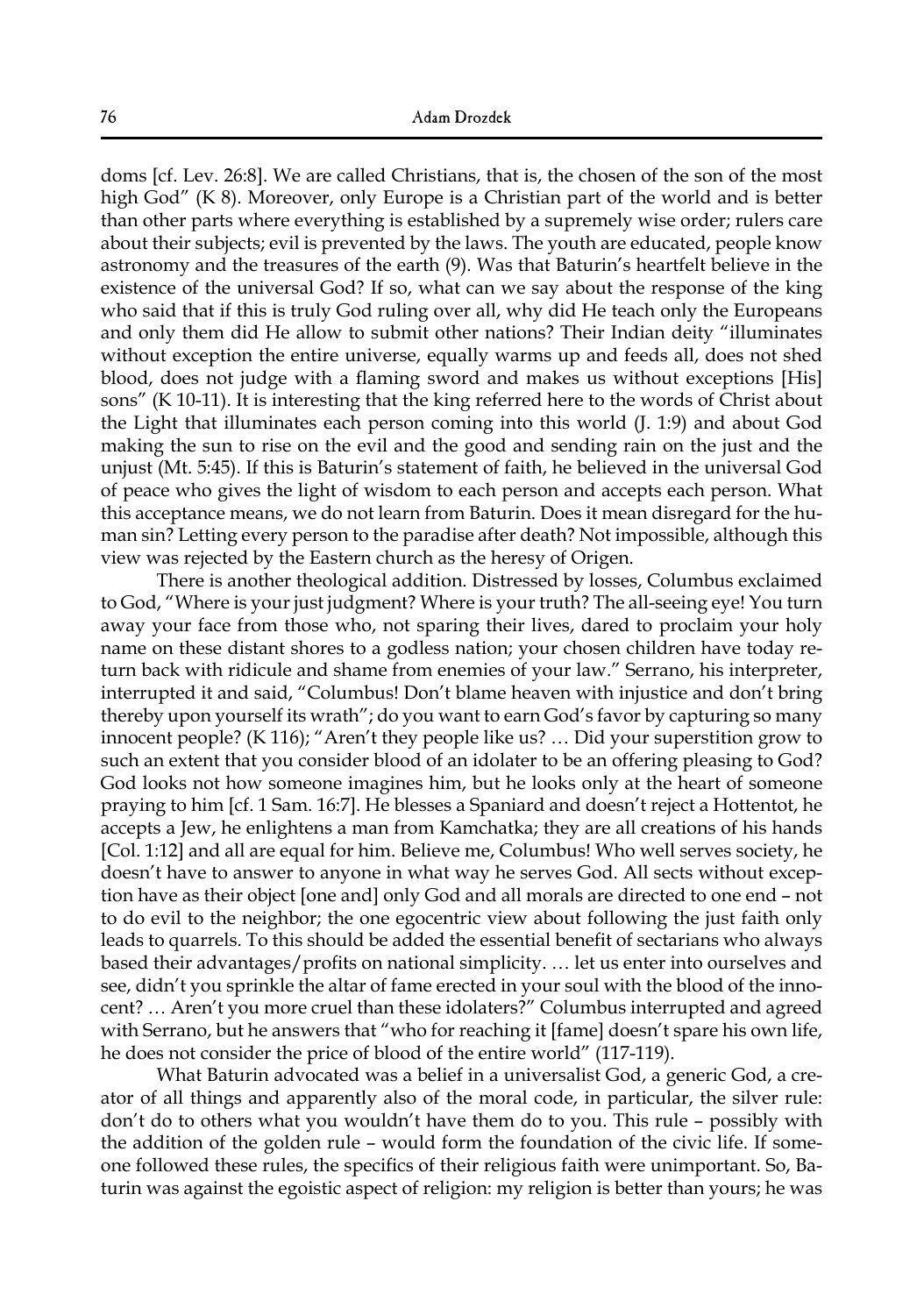against its parochial character.

When speaking about God's universal acceptance, Baturin very likely alluded to the New Testament statements that there is neither Jew nor Greek, neither man nor woman (Gal. 3:28), Neither Greek, nor Jew, Barbarian, Scythian (Col. 3:11). However, thereby he would disregard the qualifications expressed in the preceding verses: among those baptized in Christ there is no difference (Gal. 3:27), among those who put off the old man with his deeds and were renewed in the knowledge of God (Col. 3:9-10). Rom. 10:12 speaks about no difference between the Jew and the Greek since there is the same Lord above them, but says nothing about the universal acceptance. Also, the New Testament appears to indicate that the children of God are only people who accepted Christ as their savior (J. 1:12, Rom. 8:16, 1 J. 3:1-10). By making his universalist claims, Baturin tried to erase differences between religions – and thus avoid conflicts between them – but in this way, it remains unclear what would happen with the most distinguishing aspect of Christianity, namely the person of Christ and His religious significance.

Baturin's universalist claims are seen in the fact that he never once in his writings mentioned Christ by His name of by His messianic title. He mentioned once the Trinity but only as part of beliefs of one Arab group (KPA 77). In his memoirs he described in detail, for example, how one woman tried to seduce him to save her husband from a sentence Baturin was to give, but there is nothing at all about Baturin's own spiritual life. This seduction attempt reminded him about a story from the *Cheti-Minei* (Z 186) which was a book on the lives of the saints, which would indicate his familiarity with this then very well-known work. He mentioned an order to covert Uniates and their churches to Greek-Russian Orthodoxy. He said, it was a harder task than others (105), but there is nothing about why the task was so hard. Also, he once obliquely dismissed Orthodox seminaries by staying about one official that he was educated in a seminary in which they do not teach good manners and where seldom there are situations that would sow in the heart the seed noble feelings (128). All of it seems to indicate that Baturin distanced himself from the religion of his country, preferring a more generic understanding of religion. He believed in his God whom he considered providentially present in the world and caring for His creation, and in this light, all rites and particularism of religion were of much lesser importance.<sup>15</sup> However, there is a vast disconnect between his theological statements and his empiricism and scienticism, once again indicating his insensitivity to philosophy as expressed throughout his criticism of Saint-Martin.

BIBLIOGRAFIA:

[Пафнутий С. Батурин], *Краткое повествование об аравлянах,* Калуга: [Тип. Батурина] 1787.

[Пафнутий С. Батурин], *Исследование книги о заблуждениях и истине*, Тула 1790,

[Madame du Boccage], *Колумб в Америке*, Калуга: [Типография Батурина] 1786.

Madame [Marie-Anne Lepage] Du Boccage, *La Colombiade, ou La foi portée au Nouveau Mond*e, Paris: Bassompierre 1756.

Vitaly Bogatov, Alexi Boldyrev, *The Russian Enlightenment of the Late Eighteenth Century,* [w] *A history of Russian philosophy*, red. V.A. Kuvakin, Buffalo 1994, vol. 1.

Алексей В. Малинов, *История русской философии. XVIII век*, Санкт-Петербург, Интерсоцис 2012, p. 136.

<sup>15</sup> Therefore, considering Baturin a deist, as claimed by Shchipanov, Щипанов, *dz. cyt.*, p. 142 (it was even stated that his views were "materialist, but expressed in a deistic form," Bogatov, *dz. cyt.*, p. 68; almost identically Некрасов, *dz. cyt.*, p. 172), is unjustified.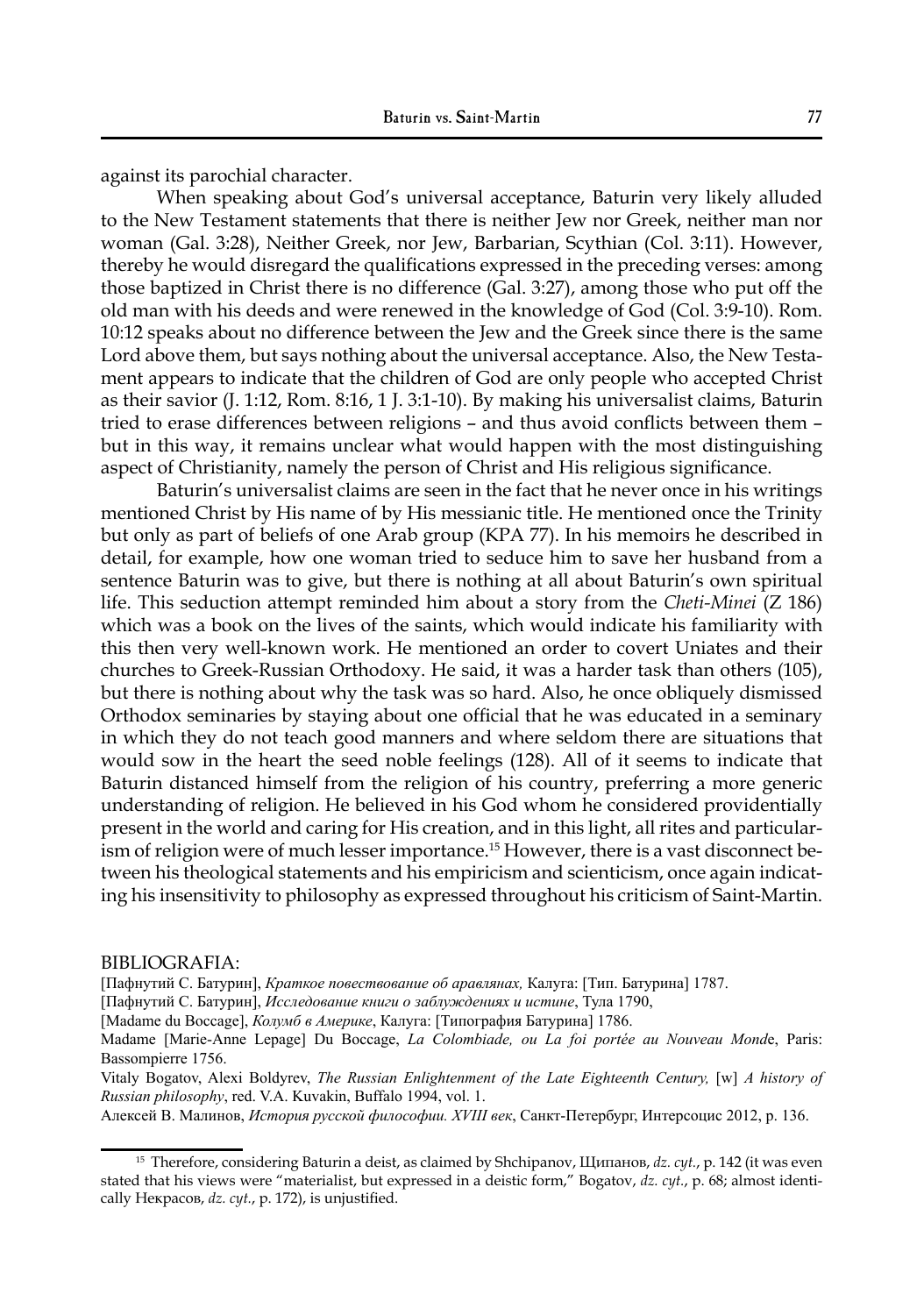[August Gottlieb Meißner, Пафнутий С. Батурин], *Собрание разных нравоучительных повествований и басен*, Москва: Типография Пономарева 1788.

A[ugust] G[ottlieb] Meißner, Skizzen, Carlsruhe: Schmieder 1782, vol. 1, 1-24, 63-86, 150-151, 153-162, vol. 2, 18-23, 30-32, 39-49

Владимир И. Моряков, *Русское просветительство второй половины XVIII века*, Moskwa 1994.

Захар А. Каменский, *Философские идеи русского Просвещения (деистическо-материалистическая школа)*, Moskwa 1971.

С. М. Некрасов, *Философско-этические идеи масонства в России,* [w] *Русская мысль в век Просвещения,*  red. Н. Ф. Уткина, А. Д. Сухов, Moskwa 1991.

А[лександр] Н. Пыпин, *Русское масонство,; XVIII и первая четверть XIX века*, Piotrogród 1916.

И.Я. Щипанов, *Философия русского просвещения*, Moskwa 1971.

[Louis-Claude de Saint-Martin], *Des erreurs et de la vérité*, Edimbourg 1775

И.Я. Щипанов (ed.), *Избранные произведения русских мыслителей второй половины XVIII века*, Москва: Государственное издательство политической литературы 1952, vol. 2.

Arthur E. Waite, *The life of Louis Claude de Saint-Martin the unknown philosopher and the substance of his transcendental doctrine*, Londyn 1901.

*О заблуждениях и истинне*, Москва: Типография И. Лопухина 1785.

Записки П.С. Батурина (1780‒1798), *Голос минувшего 6* (1918), no. 1-3, 47-78, no. 4-6, 173-210, no. 7-9, 99- 132.